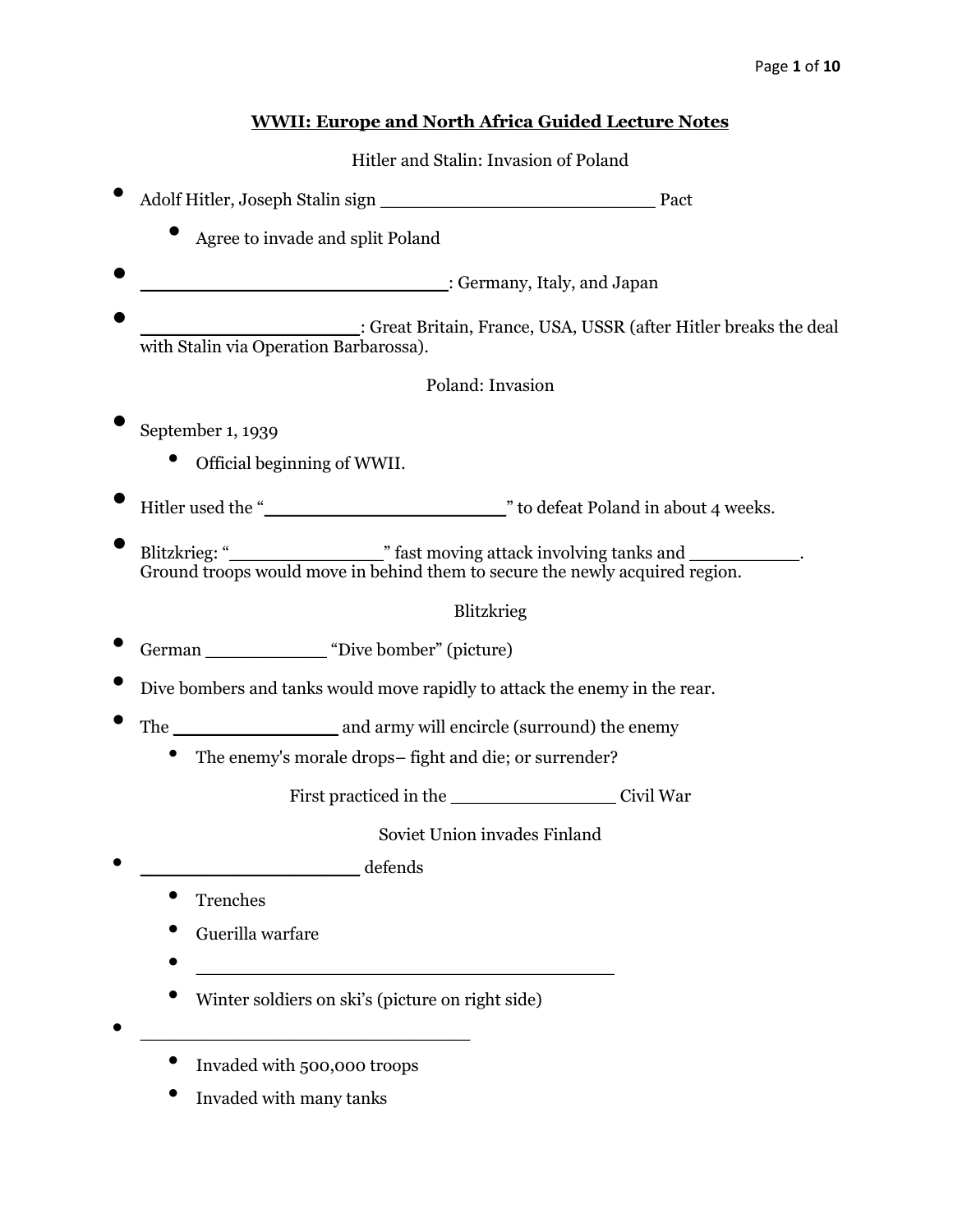- BOTH the troops and tanks were stalled against the Finnish defenses.
- Embarrassment for Stalin
- Becomes known as the "\_\_\_\_\_\_\_\_\_\_\_\_\_\_". Began November 1939. Lasts about 3 months.

Winter War concluded

- Finland's Defeat
	- About 65,000 casualties
	- Cede about 11% of land to the USSR
- USSR
	- About 300,000 casualties
	- Gain land from
		- **Resources**
		- "Buffer" between them and Leningrad (St. Petersburg)
		- Build more military and \_
- Consequences: The world (including Hitler) views the Russians ability to fight as weak. Hitler begins to think that he can defeat \_\_\_\_\_\_\_\_\_\_\_\_\_\_\_\_\_\_\_\_.

#### Germany Invades Denmark

- April 9, 1940
- Began at 4:00 am with tanks and armored cars pushing north towards the capital  $\blacksquare$
- Germany threatens to bomb the capital IF Denmark does not  $\cdot$
- 6:00 am: Denmark Surrenders (after only 2 hours of the invasion).
- Shortest \_\_\_\_\_\_\_\_\_\_\_\_\_\_\_\_\_\_\_\_\_\_\_ campaign in WWII.

Germany Invades Norway

- April 9, 1940
- First **First** assault (in history) on airfields near Oslo.
- Britain, France, and Norway had a meeting during the invasion (distracted from the main attack).
	- Britain and France wanted to place mines between Denmark and Norway.
	- Norway protested the use of mines in their waterways.
- Norway is defeated in about \_\_\_\_\_\_\_\_\_\_\_\_\_\_\_\_\_\_\_\_\_\_\_.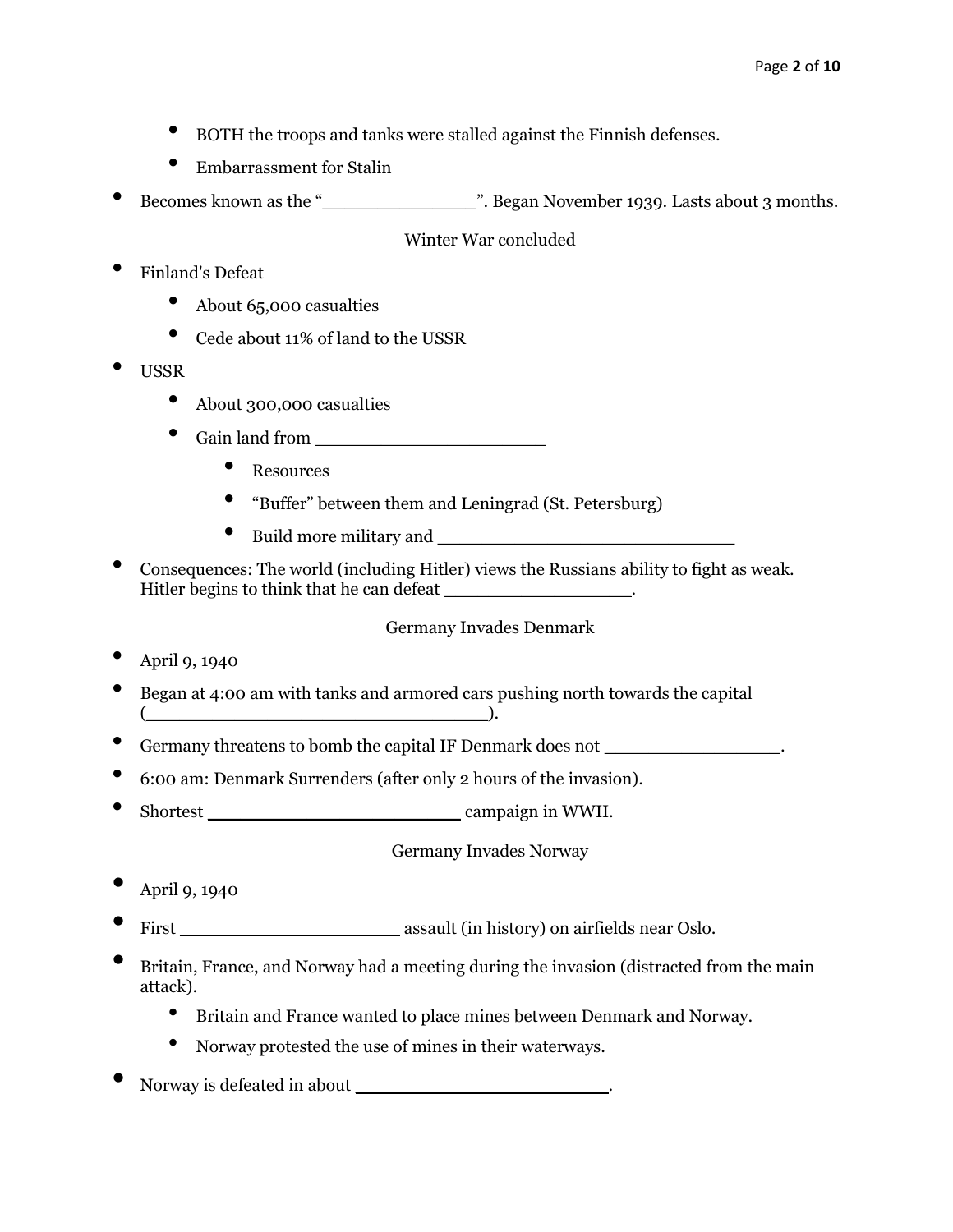#### Germany invades

- Netherlands, Belgium, and Luxembourg.
- was believed to have the largest army in Europe (about 800,000 troops).
	- Half were defending the Maginot Line.
- Hitler invades through the Northern European Plain and the \_\_\_\_\_\_\_\_\_\_\_\_\_\_\_\_\_\_\_\_\_.

Hitler Invades France, 1940

- \_\_\_\_\_\_\_\_\_\_\_\_\_\_\_\_\_\_\_\_\_\_\_\_\_\_\_\_\_ replaces Neville Chamberlain (Britain).
- \_\_\_\_\_\_\_\_\_\_\_\_—Massive evacuations to bring troops to Britain and off mainland Europe.
- British troops abandon \_\_\_\_\_\_\_\_\_\_\_\_\_\_\_\_\_\_\_\_\_\_\_\_ of weapons and military vehicles.
- Hitler invades France through **Exercise 1999**.
- Hitler goes around the  $\cdot$

#### Dunkirk

- About 198,000 **b** troops saved
- About 140,000 Belgian and French troops saved

#### France Overrun, 1940

- \_\_\_\_\_\_\_\_\_\_\_\_\_\_\_\_\_\_\_\_\_\_ leads the Free France (resistance) movement from London.
- Many French evacuate to Britain via boat.
- Creates \_\_\_\_\_\_\_\_\_\_\_\_\_\_\_\_\_\_\_\_\_\_\_\_ France (puppet government loyal to Germany).

#### Winston Churchill

- Gave the famous" We shall never surrender speech" to parliament.
- June 4, 1940

#### Battle for Britain (July-September 1940)

- German \_\_\_\_\_\_\_\_\_\_\_\_\_\_\_\_\_\_\_\_\_\_\_\_\_\_\_\_\_\_\_\_\_\_\_\_ (bombers) attack London
- Hitler plans a land invasion of Britain.
- RAF (\_\_\_\_\_\_\_\_\_\_\_\_\_\_\_\_\_\_\_\_\_\_\_\_\_\_) defends London and Britain from the Luftwaffe
- British use new technology to prevent attacks: \_\_\_\_\_\_\_\_\_\_\_\_\_\_\_\_\_\_\_\_\_\_\_\_\_\_\_\_\_\_\_\_\_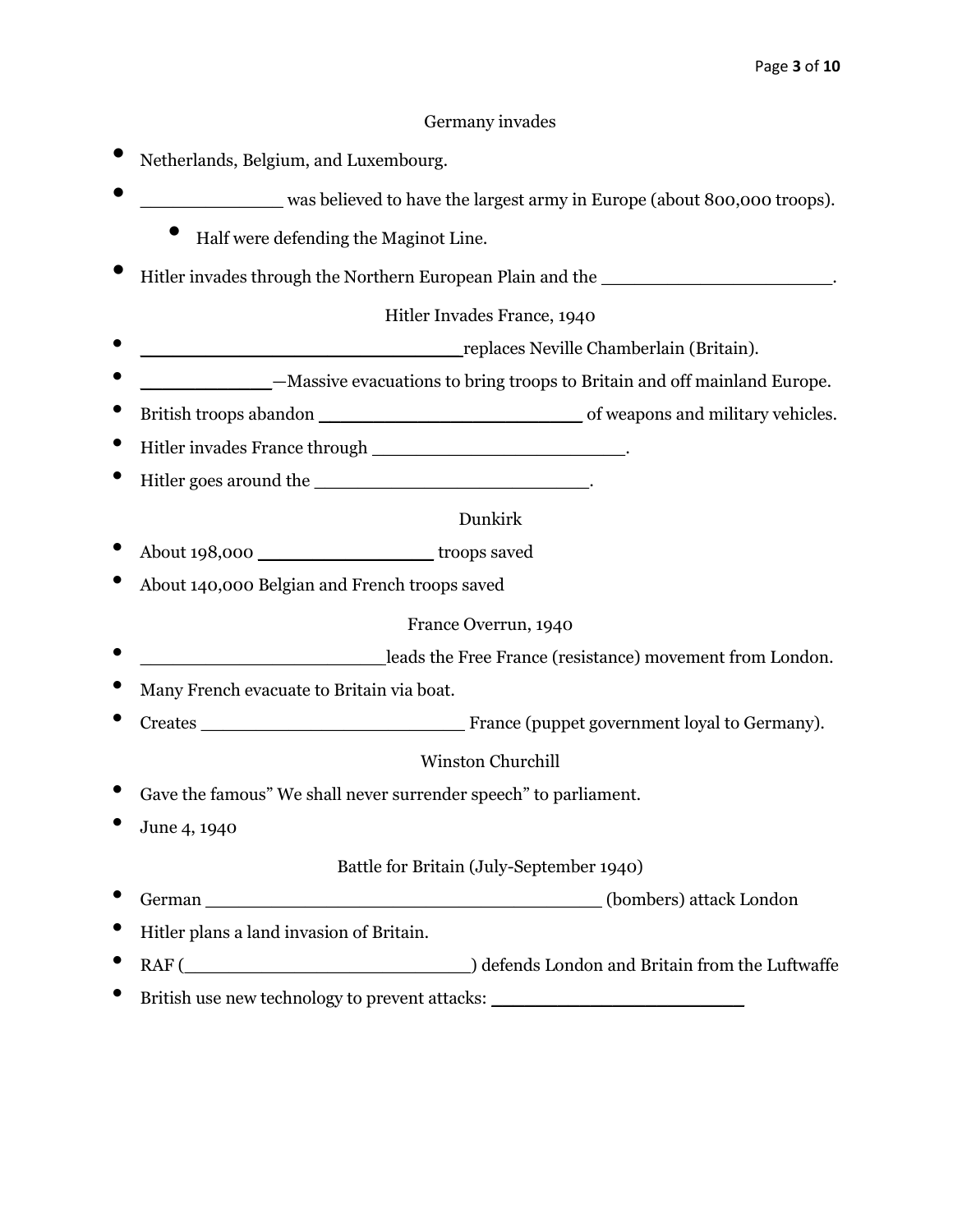#### Battle of Britain

- 2500 \_\_\_\_\_\_\_\_\_\_\_\_\_\_\_ Killed
- 544 RAF Pilots killed
- 40,000 \_\_\_\_\_\_\_\_\_\_\_\_\_\_\_\_\_\_\_ Civilians killed

#### Bismarck

- German Battleship
	- Signifies the \_\_\_\_\_\_\_\_\_\_\_\_\_\_\_\_\_\_\_\_\_\_\_ of surface ships for Germany
	- Very large, state of the art combat vessel
	- On a mission: Break past the British fleet, and sail into the Atlantic
		- Goal: Sink \_\_\_\_\_\_\_\_\_\_\_\_\_\_\_\_\_\_\_\_ boats going from America to Britain.
- Great Britain
	- Chased the Bismarck to \_\_\_\_\_\_\_\_\_\_\_\_\_\_\_\_\_ and hit the ship hard
	- One British boat (HMS Hood) sank with only 3 survivors

Bismarck continued

- Bismarck
	- Injured, heads to \_\_\_\_\_\_\_\_\_\_\_\_\_\_\_\_ France
	- Hopes to repair the damage
- British catch up to the \_\_\_\_\_\_\_\_\_\_\_\_\_\_\_\_\_\_\_\_\_\_\_\_\_
	- Attack it with many boats and planes
- Bismarck
	- Heavily damaged, the boat begins to sink.
	- Order goes out:

#### Balkan Front

- April 6, 1941: invasion of and and  $\alpha$
- Allied Axis help from: Hungary, Romania, and Bulgaria.
- Goal: Secure the <u>secure the region</u> in order to prepare for an attack on Russia.
- Resistance \_\_\_\_\_\_\_\_\_\_\_\_\_\_\_\_\_\_ continued to fight in the mountains and rural regions until their liberation.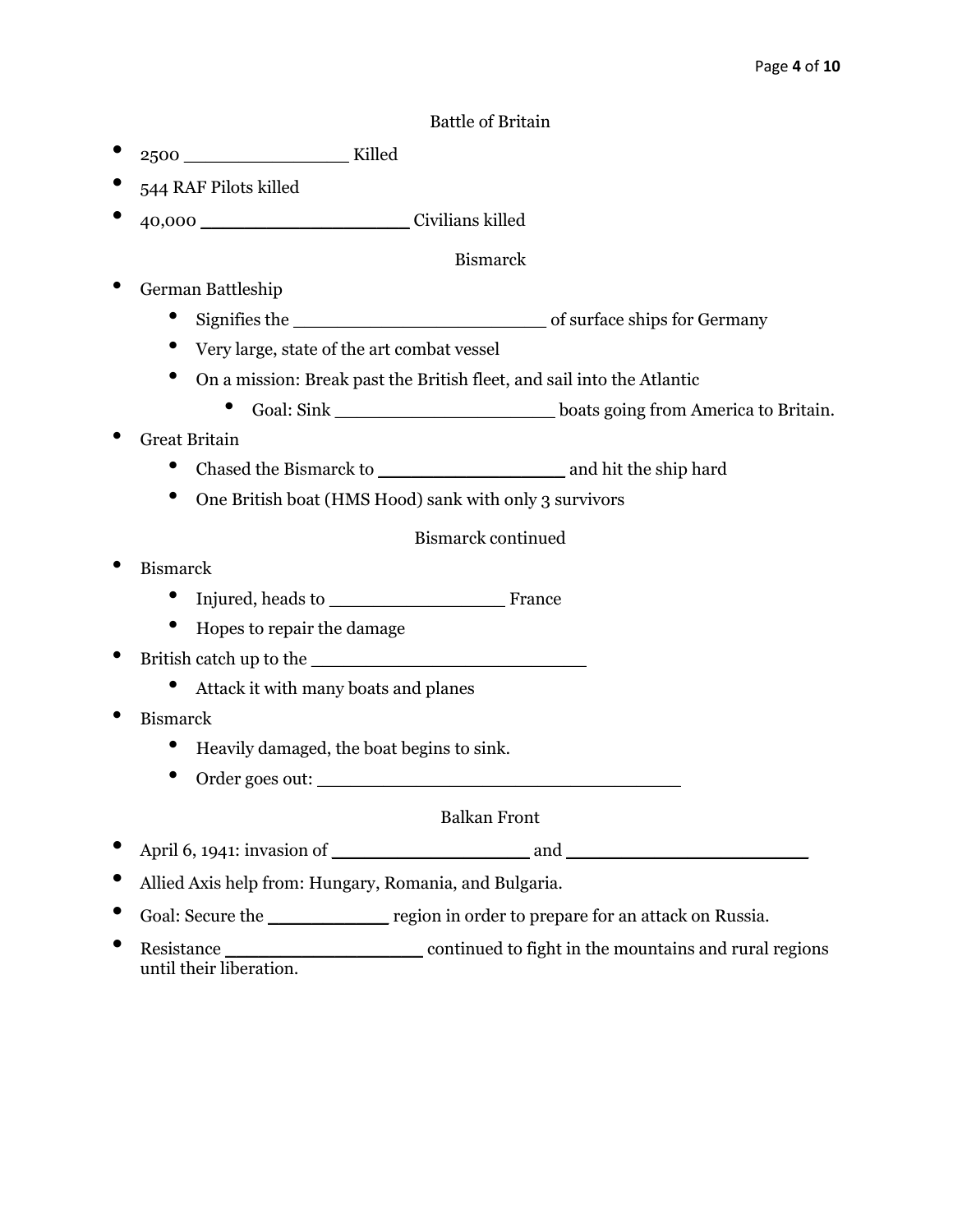### Italian Front

- Italy invades \_\_\_\_\_\_\_\_\_\_\_\_\_\_\_\_
	- September 13, 1940
- Mussolini afraid of being Hitler's "junior".
	- Desire to create a Mediterranean empire (new \_\_\_\_\_\_\_\_\_\_\_\_\_\_\_\_\_\_\_\_\_\_\_\_\_\_\_\_\_\_\_\_\_).

Italian Front: Fails 20,000 Italian Casualties; 130,000 Italians' surrender

#### Germany: Afrika Korps

- General Irwin \_\_\_\_\_\_\_\_\_\_\_\_\_\_\_\_\_\_\_\_\_\_
	- Takes control of the North Africa Campaign (both German and Italian forces)
	- - Likes to flank enemy forces
		- Very successful
- <sup>1941</sup>
	- Makes advances to take North Africa
	- Succeeds

Attack on Pearl Harbor

North Africa

- General \_\_\_\_\_\_\_\_\_\_\_\_\_\_\_\_\_\_\_\_\_\_\_\_\_\_\_\_\_\_ (USA)
- Battle of El-Alamein
	- Most important battle in North Africa
	- Oct. 23, 1942
	- USA Wins, forcing Rommel to withdraw to \_\_\_\_\_\_\_\_\_\_\_\_\_\_\_\_\_\_\_\_
	- Turns the tide on \_\_\_\_\_\_\_\_\_\_\_ who was more focused on the Battle of Stalingrad.

American Forces take over Tunisia.

Over 275,000 soldiers surrendered

Eastern Front

• Operation \_\_\_\_\_\_\_\_\_\_\_\_\_\_\_\_\_\_

Three-pronged attack targeting \_\_\_\_\_\_\_\_ (St. Petersburg), \_\_\_\_\_\_\_, and \_\_\_\_\_\_\_\_.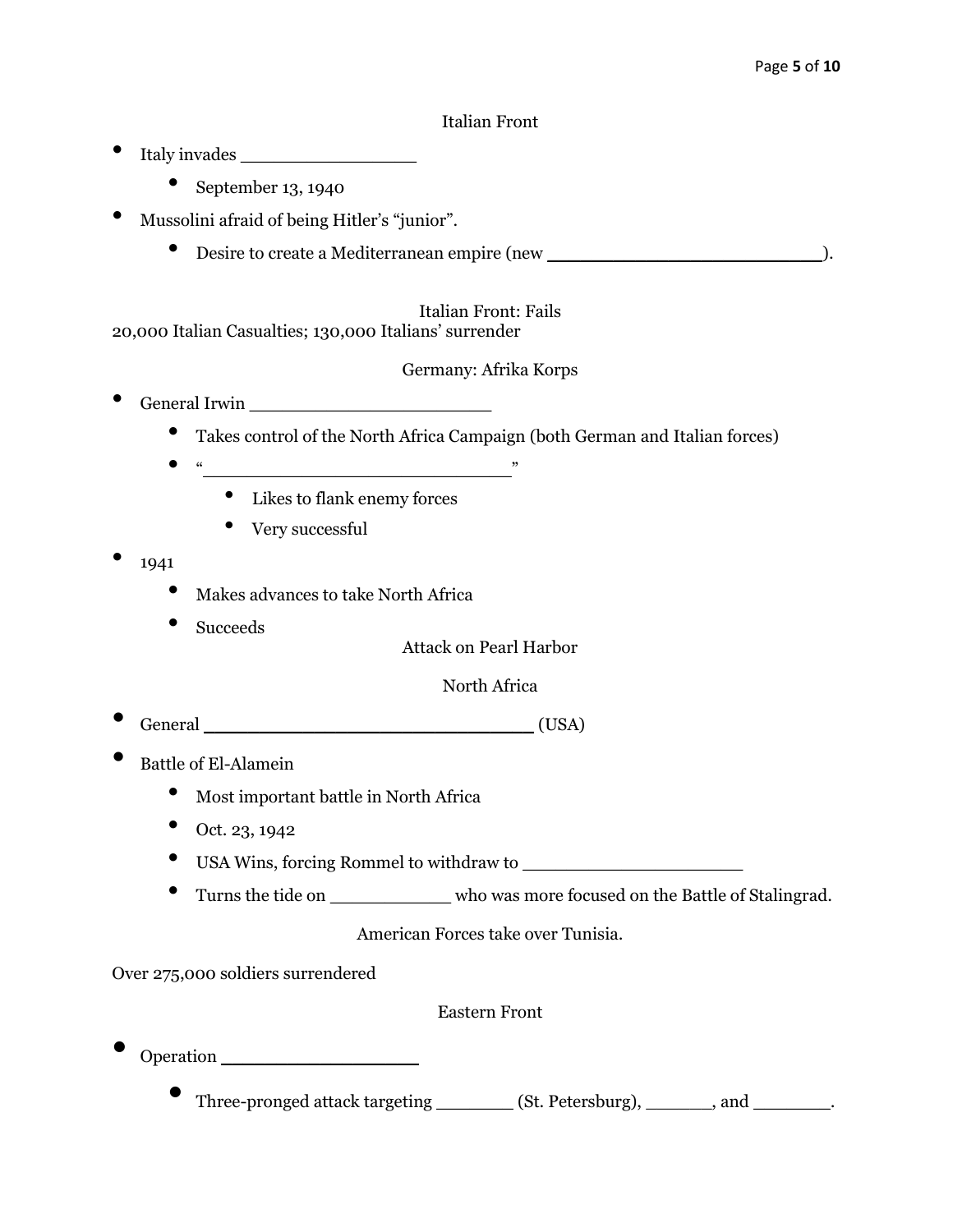- Creates about 2,000-mile new front line.
- 1941-1942
- Sends in:
	- 3 million soldiers
	- 3,000 tanks
	- 2,500 aircraft
- Wilhelm Keitel

- German General
- Ordered \_\_\_\_\_\_\_\_\_\_\_\_\_\_\_\_\_\_\_\_\_\_\_\_\_\_\_\_\_\_\_Officers to be shot on site
- Ordered \_\_\_\_\_\_\_\_\_\_\_\_\_\_\_\_\_\_\_ to be rounded up and sent to camps.

Battle of Stalingrad

- Battle of Egos
- **\_\_\_\_\_\_\_\_\_\_\_\_\_\_\_** wants to keep the city
	- Named after him
- Hitler wants to take the city
	- Named after his \_\_\_\_\_\_\_\_\_\_\_\_\_\_—great victory to take and keep the city
	- Stops sending supplies to \_\_\_\_\_\_\_\_\_\_\_\_\_\_\_\_ in Africa in order to send more supplies to take and hold Stalingrad.
	- Loses \_\_\_\_\_\_\_\_\_\_\_\_\_\_\_\_\_\_\_\_\_\_ because of this decision.

Germany loses Stalingrad

• Russians surround the city and cut off \_\_\_\_\_\_\_\_\_\_\_\_\_\_\_\_\_\_\_\_\_ supply lines.

• 91,000 Germans' surrender

- Only 5% will survive POW camps under the Russians.
- Total (between Russia and Germany) about \_\_\_\_\_\_\_\_\_\_ casualties from this single battle.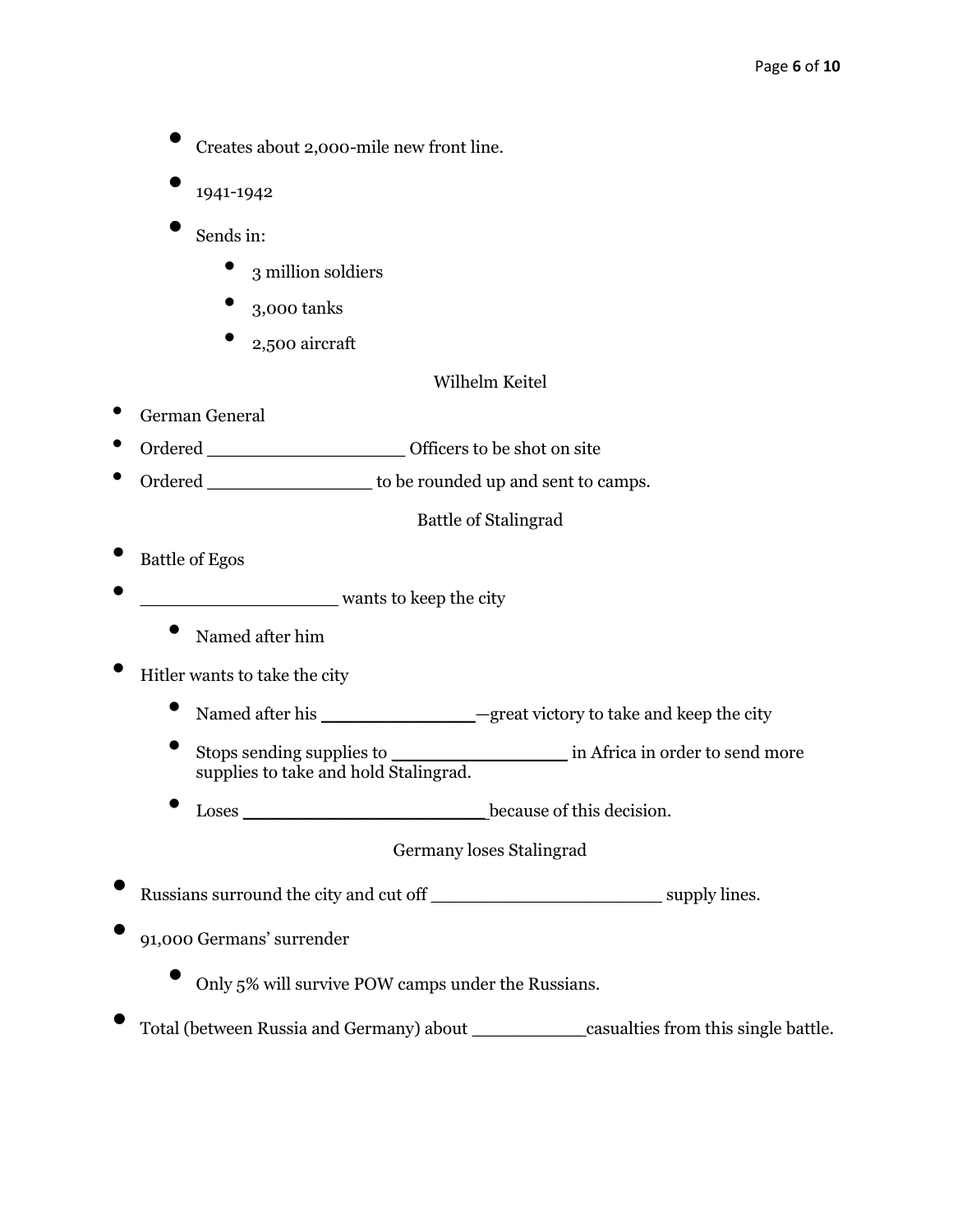### Italian liberation, 1943

- Operation Husky
	- Remove \_\_\_\_\_\_\_\_ from WWII
- Attack Sicily first.

Allies Invade Mainland Europe

- Allies invade mainland \_\_\_\_\_\_\_\_
	- September 3rd, 1943
	- Italian government secretly \_\_\_\_\_\_\_\_\_\_\_\_\_\_\_\_\_\_\_ to the allies on the same day.
		- Did not announce surrender until September 8, 1943.
- Mussolini fails at recreating a new \_\_\_\_\_\_\_\_\_\_\_\_\_\_\_\_\_\_\_\_\_\_\_\_\_\_\_\_\_\_\_\_
- Over time, Mussolini and Italy became a puppet state of Germany due to their failed military campaigns in Africa

### Taking Italy

- **• forces are still in Italy.**
- Terms for leniency means Italians must help purge Italy of \_\_\_\_\_\_\_\_\_\_\_\_\_\_\_\_\_\_\_\_\_.
- Mussolini is aided—he escapes \_\_\_\_\_\_\_\_\_\_ with the help of German Commandos
- Mussolini installed as a \_\_\_\_\_\_\_\_\_\_\_\_\_\_\_\_\_\_\_\_\_\_\_leader of Northern Italy.

Taking Italy

- Allies take  $\qquad \qquad$  in June 1944.
	- Becomes stalled due to allied invasion at Normandy, France.
- Battles in Italy after June 1944 become slow and at times a stalemate as allies push into liberating \_\_\_\_\_\_\_\_\_\_\_\_\_\_\_\_\_\_\_\_\_\_\_\_\_\_ from Germany.

# Italy is freed from the Germans

- New offensive
	- $\bullet$  April 1945
	- Allies push north and start taking a lot of territory in Italy
- Mussolini captured
	- April  $28^{th}$ , 1945
	- \_\_\_\_\_\_\_\_\_\_\_\_\_\_\_\_\_\_\_\_
- German forces in Italy \_\_\_\_\_\_\_\_\_\_\_\_\_\_\_\_\_\_\_\_\_\_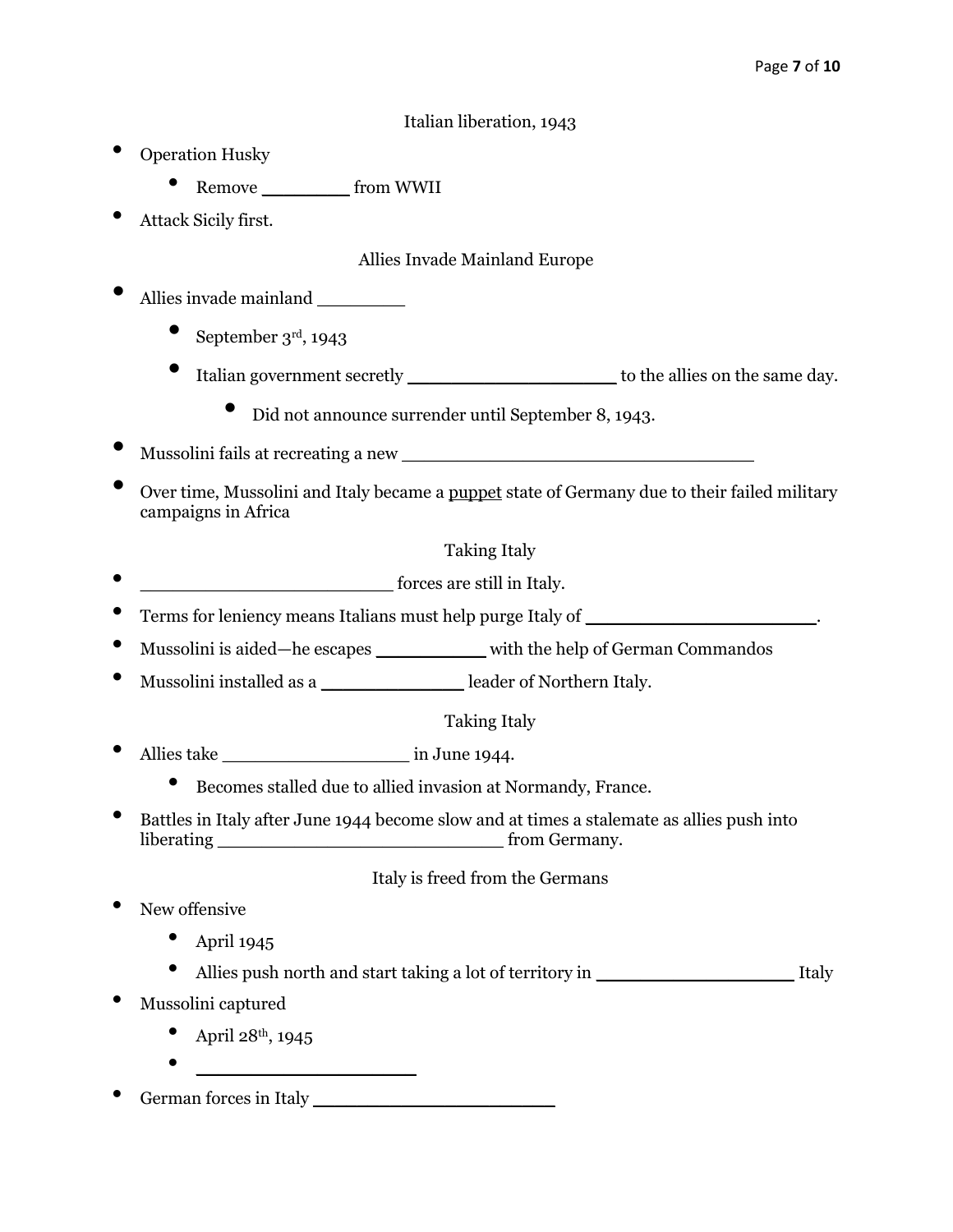- May 1, 1945
- Six days later, all of Germany surrendered.

### D-Day: Operation Overlord

- Initial Invasion of Normandy
	- June 6, 1944
- Lasts from June-August 1944
- 156,000 US, British, and Canadian troops
- Operation \_\_\_\_\_\_\_\_\_\_\_\_\_\_\_\_\_\_\_\_\_\_\_\_\_\_\_\_\_\_: Deception mission to trick the Germans.
	- Germans do not know where the allies actually plan to invade

Operation Fortitude

- Blow up and planes. Fake army.
- used to convince the Germans that this army is real.
- Fake army located near \_\_\_\_\_\_\_\_\_\_\_\_\_\_\_\_\_\_\_\_\_\_\_\_\_\_\_\_\_.
- Hitler believes that the allied invasion will be near \_\_\_\_\_\_\_\_\_\_\_\_\_\_\_\_\_\_\_\_\_\_\_\_\_\_.

Jeeps help America win battles!

- Jeeps can be used
	- Transport \_\_\_\_\_\_\_\_\_\_\_\_\_\_\_\_\_\_\_\_\_\_\_\_\_\_\_ and supplies
	- As Combat
	- As an Ambulance
- Jeeps
	- Easy to  $\_\_\_\_\_\_\_\_\_\_\_\_\_\_\_\_$
	- Easy to get out of the mud (compared to tanks)
	- Versatile

Americans liberate Paris

August 1944

Operation Market Garden: Summer 1944

- Attack into the and northern Germany.
	- convinced Eisenhower of this plan
	- Focus on 3 bridges in the towns of Eindhoven, Nijmegen, and Arnhem.
	- 3 allied \_\_\_\_\_\_\_\_\_\_\_\_\_\_\_\_ divisions would drop in Holland
	- British XXX Corps would advance down main corridors to take each town.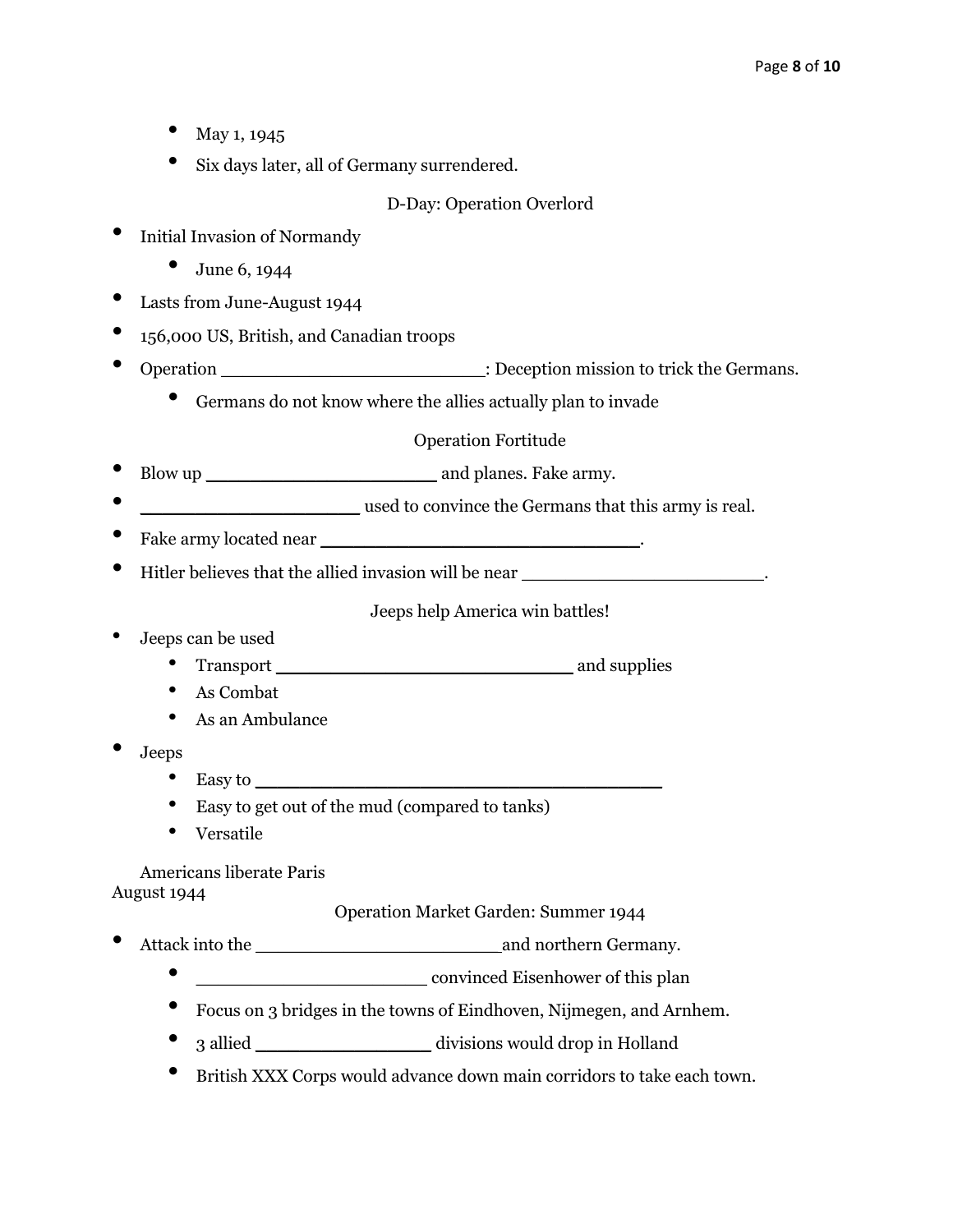Airborne Reconnaissance, September 18, 1944

- Things started to go wrong.
	- Lines stretched too thin.
	- Heavy resistance.
	- Slow \_\_\_\_\_\_\_\_\_\_\_\_\_\_\_ advance.
	- \_\_\_\_\_\_\_\_\_\_\_\_\_\_\_\_\_\_\_ communications failed.
	- Many paratroopers dropped too far from their initial target drop zones.
	- •

#### Allies defeated

- Germans surrounded allied troopers.
	- Allies could not advance any further.
	- Arnhem was "

### Battle of the Ardennes Forest

- Hitler's last major \_\_\_\_\_\_\_\_\_\_\_\_\_\_\_\_\_\_\_\_\_\_\_ against the western front.
- Known as the " $\frac{1}{2}$ "
	- The German advance looked like a "Bulge" in the allied front line.
- Known as "the greatest American battle in the war" by Winston Churchill.
- Lasted 6 weeks
	- December 16, 1944-January 25, 1945.

U.S. had over 100,000 casualties from this battle

The tide turns! Germans are on the retreat!

Race to Berlin

Whomever gets to Berlin first can capture German scientist that are working on the

#### Russians reach Berlin first

• Breach into the city April 24, 1945

\_\_\_\_\_\_\_\_\_\_\_\_\_\_\_\_\_\_\_\_\_\_\_\_\_\_\_\_.

- Fierce fighting
- Hitler made \_\_\_\_\_\_\_\_\_\_\_\_\_\_\_\_\_\_\_\_ a fortress.

Adolf Hitler commits suicide in his bunker.

- April 30, 1945.
- Some suburbs of Berlin still continue to fight the Russians.